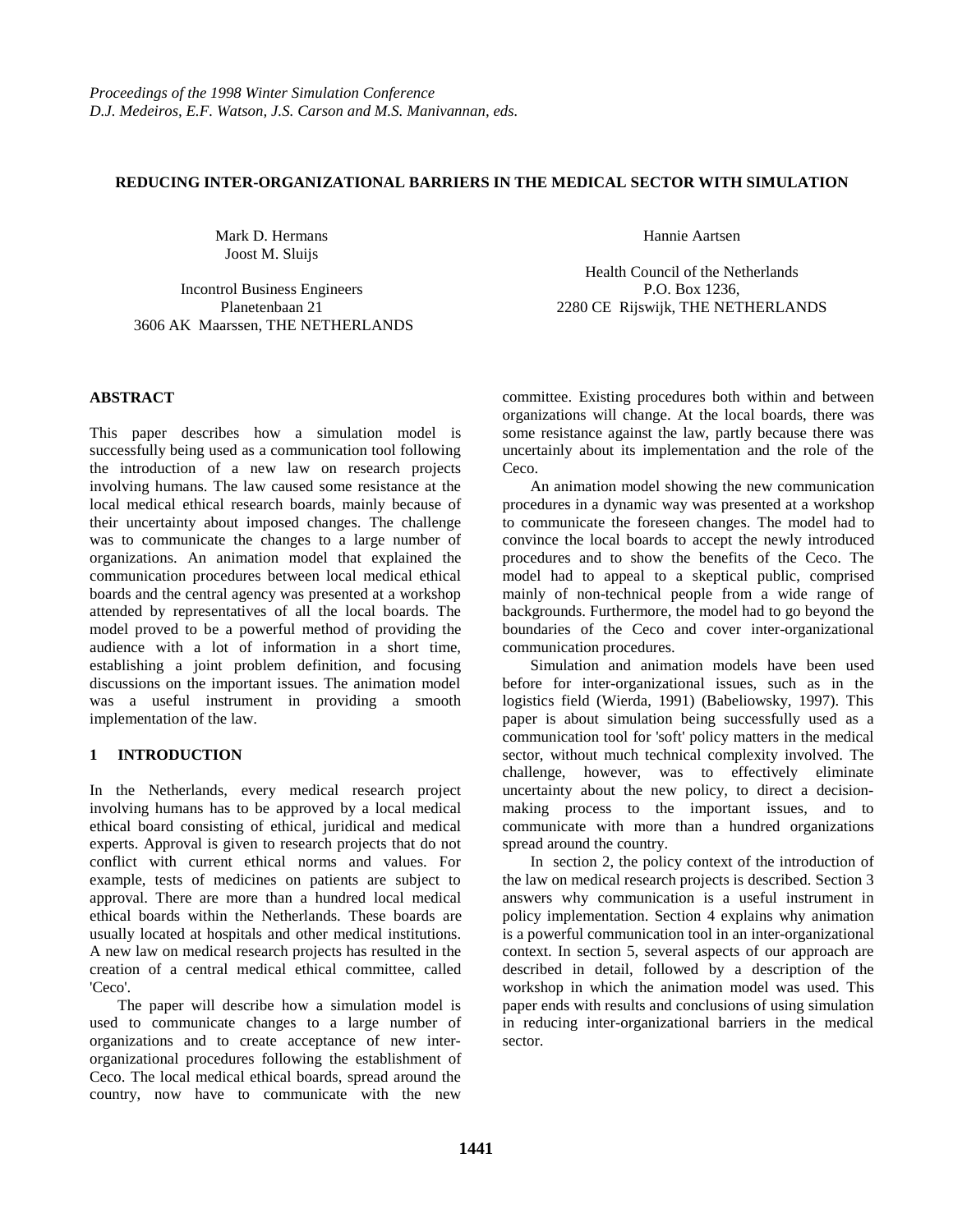# **2 BACKGROUND**

Annually approximately 2,500 medical research projects involving humans are conducted in the Netherlands. All projects are subject to approval by a medical ethical board (see ICH Topic E 6, 1996). The main purpose of the new law on medical research projects is to formalize and standardize procedures at the local medical boards to insure a high quality of medical ethical control (Upper House of States General, 1997).

In practice, the local boards already execute most of the procedures proposed in the new law. Essentially, the law will formalize what is already being done. The law has already been passed by parliament, but has not yet been put into effect. Therefore, within the juridical limits of the law a number of practical and operational aspects are still open for interpretation.

The newly introduced Ceco will operate as an independent agency and will monitor the activities of the local boards. The Ceco's specific functions include:

- 1. licensing local boards. This gives them the official authority to approve medical research projects.
- 2. centrally archiving abstracts of research proposals and all decisions made by the local boards.
- 3. serving as a board of appeal for disputes arising from local boards rulings.
- 4. judging medical research projects involving specific designated subjects, such as gene therapy. Local boards are not authorized to judge these types of projects.

In order to insure a high standard of ethical control, the local boards have to meet certain quantitative and qualitative standards before obtaining a license from the Ceco. It was expected that a number of the local boards would not meet these standards, which caused some hidden turmoil within the local boards. Furthermore, there were some rumors about the execution of the newly introduced law, even before the Ceco's information campaign had started.

A multi disciplinary task force was consequently set up to ensure a smooth implementation of the law. The task force consisted of members of the local boards, the Ministry of Health, members of the Association of Local Boards, and representatives of the Dutch Health Council, which is responsible for the operational launching of the Ceco. The main task of the group was to prepare the implementation of the law and address the parts of the law still open for interpretation.

Incontrol Business Engineers is responsible for implementing the Ceco's information system. The local

boards will frequently exchange documents with the Ceco. Therefore, it is necessary that the communication procedures and document formats are explained to the local boards to ensure an efficient system of administrative document processing.

In summary, there was a dynamic, complex network consisting of a large number of independent organizations that were quite reluctant to accept the Ceco. There still was uncertainty about the interpretation of the law and the policy. Both the Ceco and its communication procedures had to not only be explained to the local boards, but preferably also be accepted. The challenge was to find a way to successfully launch the new law.

#### **3 COMMUNICATION AS A POLICY INSTRUMENT**

#### **3.1 Influencing the External Environment**

In today's world, both private and public organizations are aware that the external environment influences organizational performance. Each organization must align its policies and actions to the external world to be successful (Meinsma, 1997). Decision-making has become more difficult, as a result of different perceptions and interpretations, and incomplete or fragmented information. As described in the previous section, this is also applicable to the situation of the Ceco.

It is difficult to influence the behavior of the external environment. Old policy instruments, such as pressure or hierarchy, often do not work, because there are no hierarchical relations in a network of independent organizations. Forcing organizations to do something can result in counter productive reactions. However, laws or new policies still need to be implemented, accepted, and adhered to. In these situations, an alternative approach is required.

Organizations can adapt internally to the external environment. For the Ceco, this would involve processing a wide variety of document formats and procedures. This adaptation would either lead to chaos, or require a large administrative staff and budget to manage the process.

Another approach is to adapt the external world to the internal business processes. For the Ceco, this would involve adapting communication procedures with the local boards to the internal administrative operations. The local boards would provide reports in a standardized format, thereby using standardized procedures. For example, filling out reports on disk enables electronic archiving of reports. Eventually this will lead to efficient administrative procedures at the Ceco office and, more importantly, a better execution and implementation of the law. However, this requires a convincing initial effort to make the local boards truly accept the Ceco and its procedures.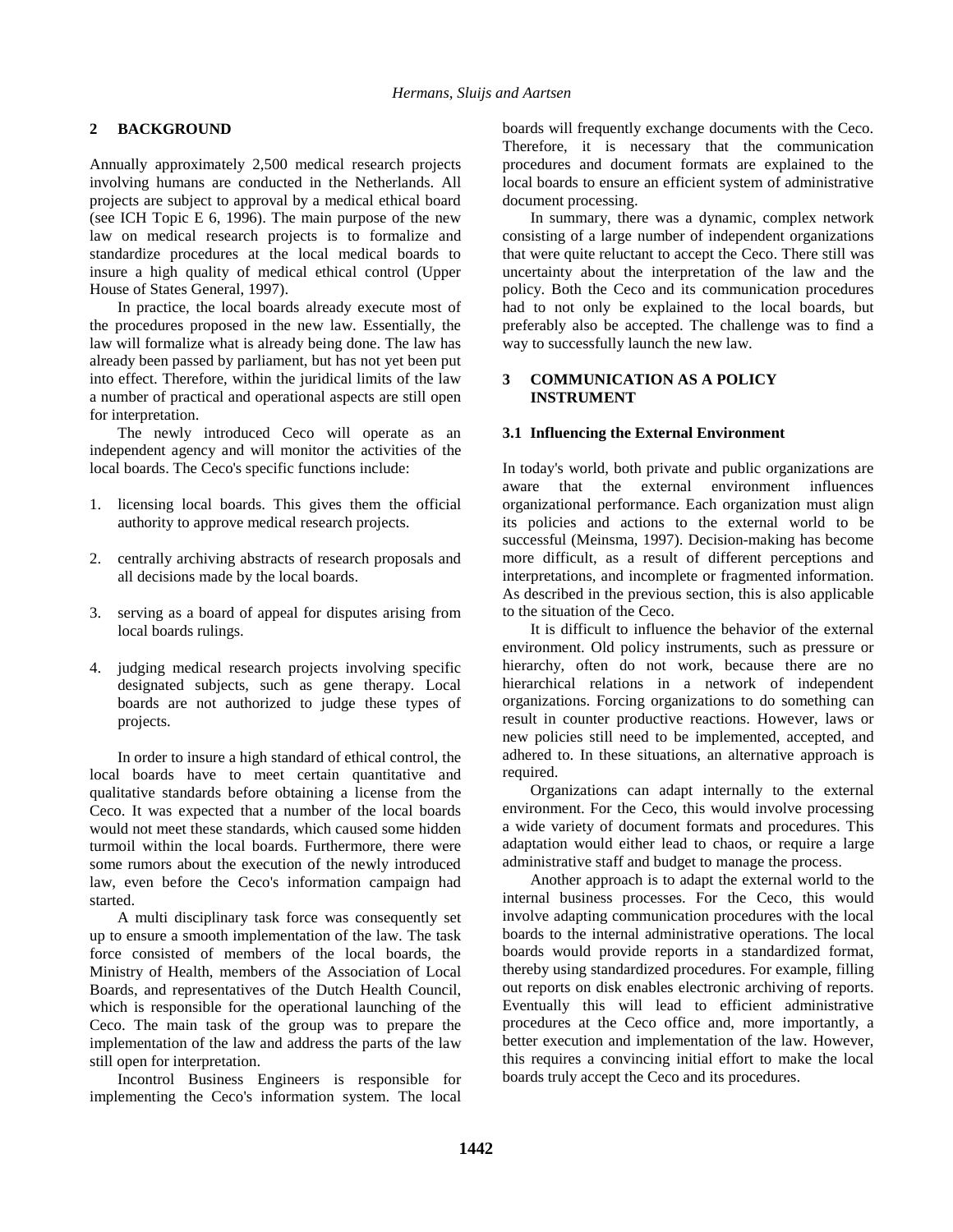Therefore, a pro-active approach from the policymakers is crucial. To make external organizations aware of a certain idea, solution, or proposal, communication is the magic word.

#### **3.2 Communication**

Communication has long been used as a policy instrument to make people or organizations change their behavior (De Bruin, 1991). Often it is used in combination with other policy instruments, such as laws.

In order to effectively communicate, it is important to get the target audience in contact with both the medium (e.g. TV, brochures, advertisement, workshop), and the message. Once that is achieved, the message must be formulated and presented in such a way that the audience understands and accepts it. The final step is for the audience to actually change its behavior as a result of the communication process (Algemene Rekenkamer, 1991).

One major objective of communication in interorganizational issues is the achievement of co-operation (Meinsma, 1997). Wierda (1991) conducted four case studies in the area of inter-organizational information systems. Two findings from the case studies are: (1) conflict and misunderstanding between organizations are the results of disagreement about the problems perceived and (2) willingness for co-operation of an organization is not self-evident because of the unwillingness to affect the autonomous position of the organization.

Therefore, it is important to explain the situation thoroughly and understandably to all the stakeholders, so that everyone perceives the problem in the same way. The objective is to give direction to the stakeholders way of thinking and problem perception. Communication should first result in a joint problem definition, which serves as an excellent basis for further, and more focussed, discussions. Particularly in a network of independent, multiform organizations, it is important that all organizations talk the same 'language'. People must first understand the situation and talk in the same terms before starting discussions about issues that are still open for interpretation.

One of the benefits of using communication as a policy instrument is that stakeholders are involved in the decision-making process. It gives all stakeholders the opportunity to voice their opinions. Communication is not a one-way process. It also involves receiving reactions and setting up a dialogue. For the policy- maker, it is also important to try to use this feedback to make a policy more feasible and acceptable. Adapting it to the external environment ensures a more successful implementation.

Another benefit of communication is that it provides the policy-maker with an understanding of the external environment. A lot of information about the external world is generated during a communication process. Therefore, communication also serves as a 'detector' and provides the policy-maker with useful information crucial for strategic decision-making.

In co-operation with the local boards, the Ceco can determine how this freedom of interpretation will be addressed. This will increase the feasibility and acceptance of the law. The challenge was to find a way of communication to ensure a successful implementation.

#### **3.3 Workshop as a Means of Communication**

In order to create a smooth implementation of the new law and gain support for the Ceco, the Ceco task force launched a publicity campaign. Amongst other communication instruments, such as brochures, a one-day workshop was organized for representatives of all the local boards to inform them about the changes imposed. The task force had actively been searching for opportunities to get the right audience together.

There were several objectives of the workshop:

- Reduce and eliminate uncertainties: Some rumors had resulted in turmoil among the local boards. The license requirements for being authorized as an official local medical ethical board were considered unclear and caused some resistance. As mentioned in the previous section, the independence of an organization is always considered important to stakeholders. Some local boards feared losing some of their power to the Ceco. Therefore, during the workshop, it was important to stress that their independence would be respected.
- Explain the new procedures: The new communication procedures and their purpose had to be explained to the local boards. Though there would be a number of procedural changes, most of the processes would remain as before. For the internal administrative processes at the Ceco, it was important that the new communication procedures were understood and accepted.
- Involve the local boards in the change process: The contents of the new law on medical research projects can no longer be changed. However, within the boundaries of the law there still was some freedom of operation. The Ceco taskforce interpreted the law in such a way that it would mainly formalize existing operations at the local boards. In the workshop, the representatives of the local boards had to be involved in the thinking process of the imposed changes. The margins and opportunities within the law had to be explored. Participation was welcome, since not all procedures had yet been determined, and possible omissions could be detected. It also gave the local boards the opportunity to voice opinions.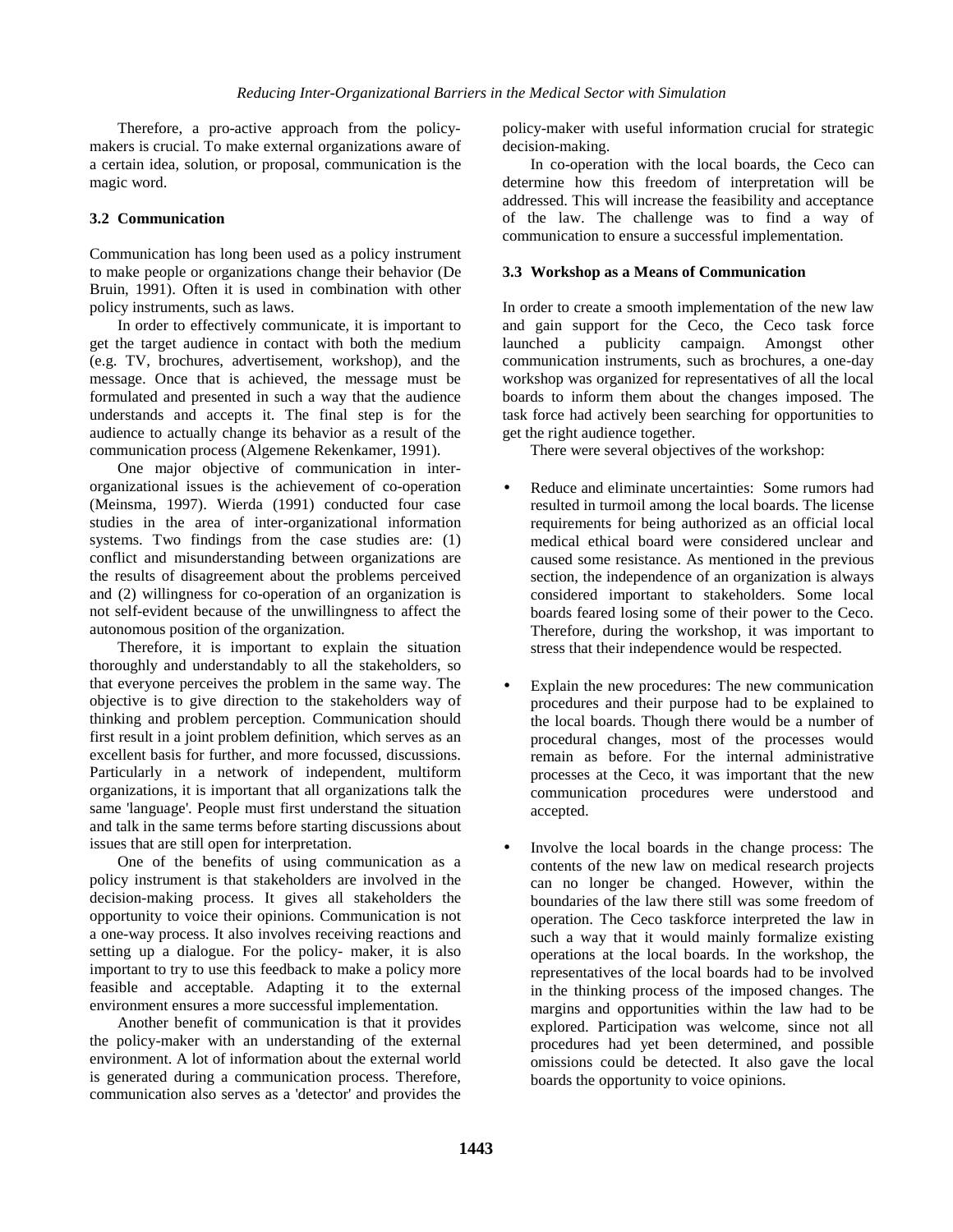- Create acceptance of the Ceco.: The purpose, the reason for being created, and the functions of the Ceco had to be explained. It was also important to create confidence in the Ceco and make a good and solid impression. The Ceco should be recognized as a reliable partner in dealing with proposed medical research projects.
- Prevent and adapt to opportunistic behavior*:* As mentioned in section 3.2, communication also generates useful information about the external world. There were rumors that the local boards would 'go their own way' and find ways to get around the Ceco. During the workshop, it was essential to prevent the local boards from doing this, and in case it would be unavoidable, also adapt to this behavior.

In order to achieve all these objectives, an effective communication tool was needed.

# **4 ANIMATION AS A COMMUNICATION TOOL**

During preparation of the workshop, it was decided that animation would be an appropriate method to explain the new communication procedures between the local boards and the Ceco (see figure 1). Because of the complex nature of the procedures a special approach was necessary. A lot had to be explained within a short time frame. Since the complexity of the law could easily distract workshop participants, it was important to focus discussions on the important issues.

The main goal of an animation model is to visualize the relevant aspects of an object system in such a way what it supports and simplifies the communication between the parties involved (Pegden, 1990) (Verbraeck, 1993). Animation was chosen as a communication tool for a number of reasons:

- Improve communication: Animation improves the communication process. An animation model provides a frame of reference for discussions. Participants will focus on the model and talk about the issues addressed in the model.
- Improve conceptualization of a problem: In section 3, it was explained that disagreements about the problems perceived is one of the major causes of interorganizational conflicts. Animation provides a good method to prevent confusion and differences in problem perception.
- Stimulate participation in problem solving process: Since an animation model is easy to understand and easily accessible, participants can easily relate it to

their own situation. As a result, they tend to participate more actively in the discussions.

- Intuitive verification and validation: Visualization provides a good opportunity to verify and validate a system. This is particularly relevant for checking the communication procedures for inconsistencies and omissions.
- Insight into dynamic aspects: Many of the communication procedures to be explained, were quite complex and contained a lot of dynamic elements. Consequently, it seemed to be impossible to explain it in one afternoon without using animation. The logistic complexity of the procedures demanded a communication method that prevented the appearance of different interpretations of the procedures.
- Professional presentation: An animation model, if built properly, improves the professional presentation of the agency using the model.

The question is how to build an animation model that can serve the purposes as mentioned above.



Figure 1: Sample of the Ceco Animation Model

# **5 APPROACH**

Communicating using animation involves more than just building a model. Many aspects, both procedural and technical are relevant to successfully create and use an animation model. This section explains how the animation model was built and how the workshop was prepared.

# **5.1 Procedural Aspects**

It is important to create the right atmosphere and circumstances to ensure a good start of the model building process.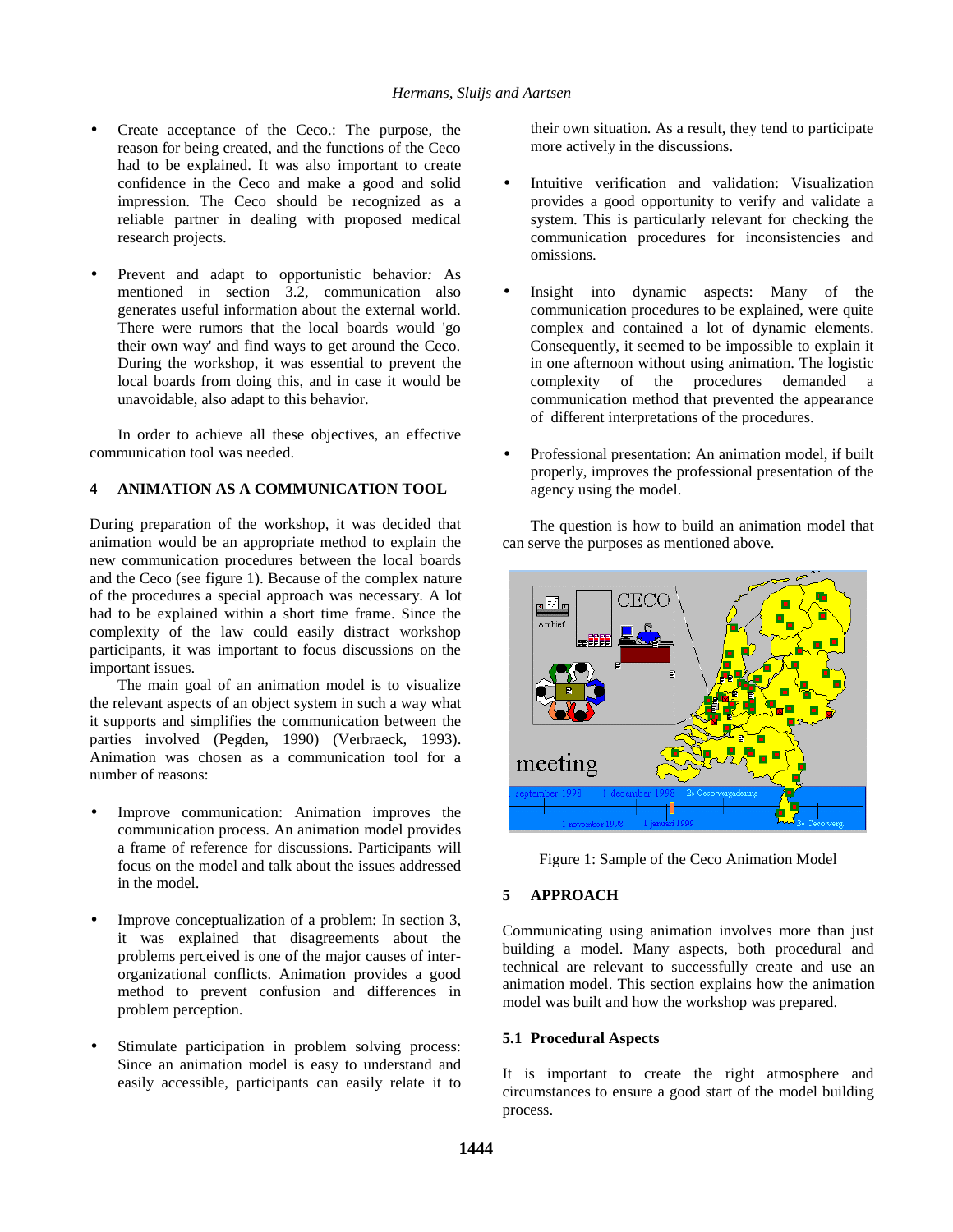- Multi-disciplinary team: As already mentioned in the introduction, a multi-disciplinary task force was created to organize the workshop. The task force represented different points of view, which provided good input for the animation model.
- Actor analysis: Before building the animation model, an actor analysis was preformed. An actor analysis consists of the characteristics, number, and interests of the actors involved. This analysis leads to useful insights and can be used as a starting point for the model building process.
- Flowcharts: At an earlier stage, flowcharts of the proposed procedures both within the Ceco and between the Ceco and the local boards were already made. While the flowcharts were mainly for the design of Ceco's information system, they proved to be useful while designing the animation. It was an easy change from the static flows to dynamic interactions. However, the complexity of the communication procedures proved once again that it would be impossible to explain the procedures in a static slide show. Dynamic insight using animation was required.
- Close interaction with the client: Crucial during the modeling process was communication with the client. In contrast to logistic processes, policy-making processes can be unpredictable and many changes occur along the way. During the modeling phase, there was close contact between the task force and the model builders. The model had to be changed frequently to fit the actual interpretations.
- 'Dress rehearsal': A few weeks before the final workshop, a prototype of the animation model was presented to the multi-disciplinary task force. This revealed vital information, not only of procedural matters, but also of practical matters, such as the choice of symbols and background colors. Furthermore, the strategy for the workshop was agreed upon, as was the agenda, and 'sensitive' matters that needed special attention.

# **5.2 Technical Model Building Aspects**

Building the animation model is technically not a complicated process. However, a number of aspects must be considered to successfully use the model. Based on the actor analysis and the flowcharts, a rough sketch of the animation layout was made, and also the level of detail was chosen. All together, approximately twelve communication procedures, with several variants had to be built. The model was built using ARENA simulation software, which provides extensive animation possibilities.

- Logistic focus: Even though the model should support the implementation of a law, the model was built from a logistic point of view. The model focused on document flows between the Ceco and the local boards. Logistic issues, such as locations of stock points of floppies were addressed in the model.
- Modeling conventions and symbols: At an early stage, modeling conventions were also made. Both the static and dynamic symbols were chosen. Static symbols are elements that do not move, like the background. Dynamic elements are symbols that move, like people, documents, disks, etc. The audience consisted of nontechnical people, mainly medical and juridical experts, who had to be convinced within a short time frame. Therefore, the choice of symbols was important. The participants should be able to recognize their own situation in the model.

For example, red always symbolized denial, or refusal. Traffic lights appeared to be useful to symbolize the result of a decision (see Figure 2). Furthermore, since all local boards were spread around the country, a map of the Netherlands was used so nearly everyone could find their own medical institution.

It was challenging to find the right symbols to replace medical and juridical terminology, which avoided usage of jargon and diminished the chance of confusion about definitions and terms.

- Generic structure of the models: During the modeling process, it is important to have a generic logic of the simulation model. As mentioned before, policymaking is a dynamic process and interpretations change, which can have a significant impact on an animation. New developments in the policy-making process required frequent changes to the model. Consequently, the model used had a flexible structure.
- Professional look: One of the goals of the workshop was to present Ceco in a positive light. The model had to look professional in order to gain credibility from Ceco.

# **5.3 Lessons Learnt During the Modeling Process**

During the modeling process, several valuable insights were learnt:

'What you think is not always what you get': There were several good ideas for the background and setting of the animation model. It was thought that these settings would do well in the animation model to explain the message. However, once modeled, it did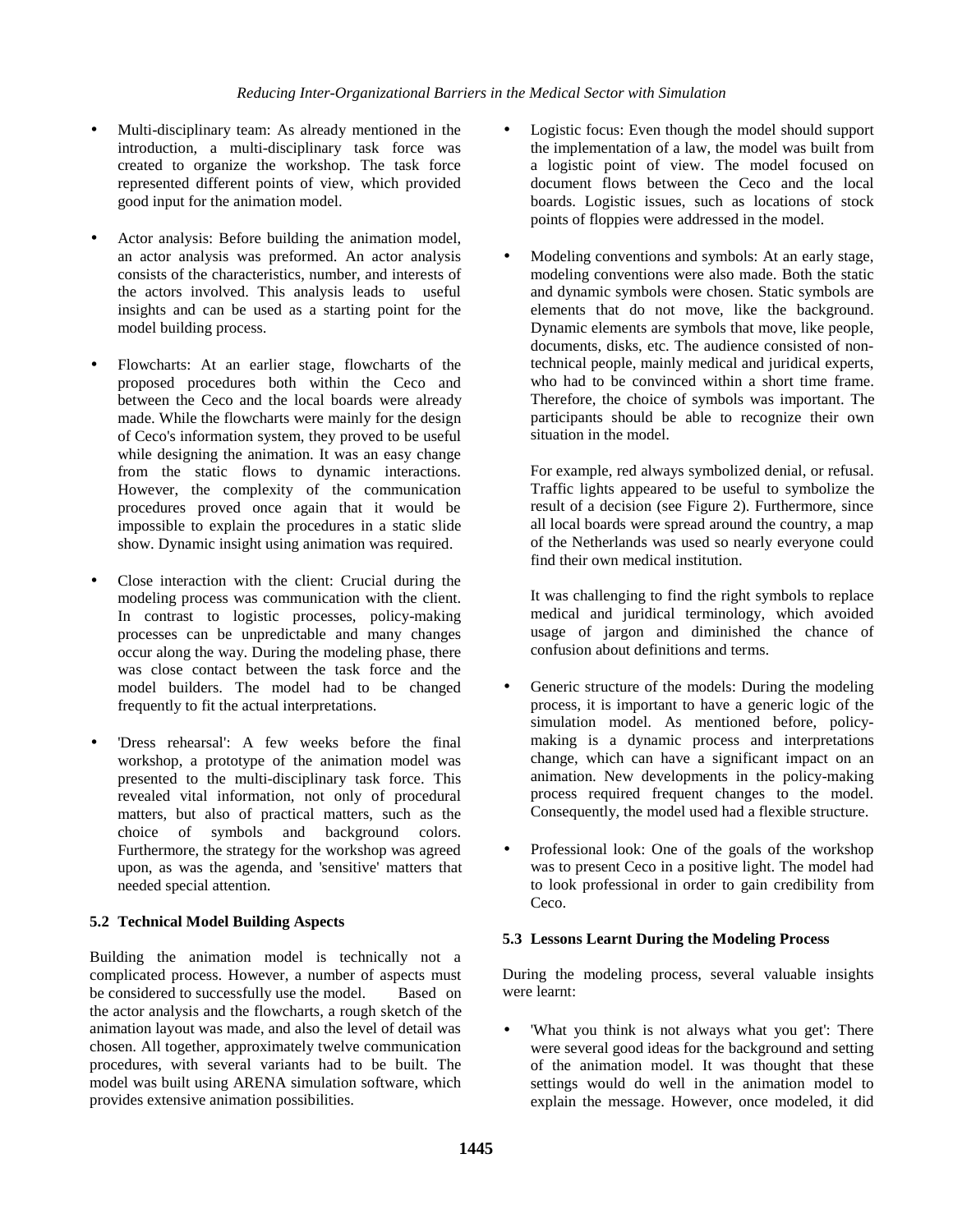not look as nice as was initially envisioned. By trial and error, clear and understandable visualizations of procedures were designed.

For example, it was first intended to show both the old and new communication procedures in one model. This appeared not to be as useful as was initially envisioned. There were too many moving objects on the screen at the same time, which made it difficult for the audience to get a clear overview. It was important to focus on the basic message that explained the new procedures.



Figure 2: Usage of Symbols, such as Traffic Lights.

- Removal of details: It was soon recognized that a lot of details could be removed from the animation model. This had two advantages. The message would be clearer for the audience, since there would be less interference from details. Second, the amount of time needed to build the basic model would decrease, which created more time for other procedures to be included.
- Revealing inconsistencies within procedures: Since most of the procedures were designed from scratch, they never really had been tested before. Even though they seemed to be documented well in the flowcharts, some inconsistencies and redundancies were discovered by using the animation model.

For example, the local boards were required to use floppies and send them to the Ceco. Yet, no one thought about how to supply accurate and up-to-date floppies to the boards. This sending procedure was designed as a result of the animation model.

Redesign and verification of the communication procedures was performed which increased the quality of the procedures. The animation model served as a tool to verify and design administrative procedures.

This purpose was, however, initially not intended in the original assignment.

• Revealing inconsistencies of the law: The animation model revealed that the law included some unpractical procedures. For example, literal interpretation of the law implied that newly established local boards could not be licensed by the Ceco. The inconsistencies could not be changed on short notice, since the law had already been approved by parliament. At the same time, it is expected that some of these inconsistencies will be removed by the time the law is revised.

#### **5.4 Conducting the Workshop**

Conducting a workshop involves more than merely presenting an animation model. It is important to (1) get the right audience together, (2) create an open, stimulating atmosphere, and (3) to schedule the presentations and contents in a coordinated, balanced, and structured way.

Representatives of all the local boards attended the workshop, which took place over the course of one day. In the morning, a representative of the Ministry of Health explained the history, background, and contents of the new law to the participants. Next, a member of the Ceco task force responsible for the operational launching of the law, explained the contents and the operational consequences of the law. This provided a good introduction for explaining all procedures and communication processes.

In the afternoon, the participants were divided into two groups and instructed about the imposed changes. In smaller groups, it was easier to create participation in the discussions. The Ceco task force presented itself as a coherent front. Incontrol coordinated with the Ceco task force on the contents and design of the slide show and the animation model. This was important as Incontrol presented the animation model on behalf of the Ceco task force. An expert was available to answer any juridical questions.

During the presentation, two animation models were presented. The first model showed an overview of the Netherlands, in which all the local boards were depicted. This was very recognizable for the participants and was therefore directly understood. This served as a good introduction for an in depth presentation of the new procedures. The second model focussed on one local board and the communication procedures between this board and the Ceco.

While presenting the animation model, it was also important to explain the setting and events depicted in the animation. Verbal explanation of the animation model focused the attention to the right elements and improved the understanding of the models.

The reactions on the animation models during the two sessions were quite different. Unexpected questions were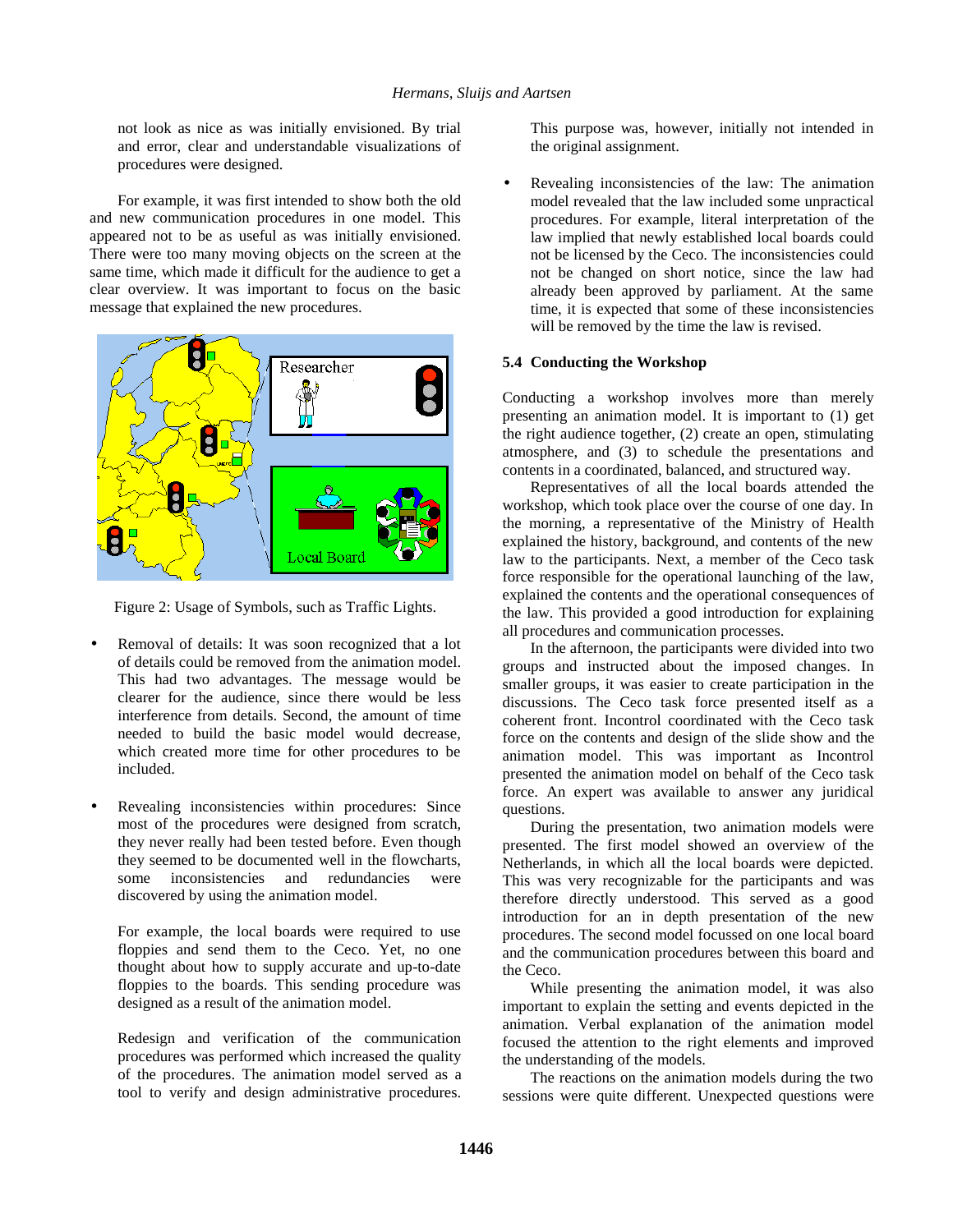asked. Although the models covered nearly all possible and feasible situations, the audience sometimes came up with new situations. This proved that the audience was thinking in logistic terms about the procedural aspects of the implementation of the law. The models immediately got the attention sought and indeed stimulated participation in discussions. The types of questions that were asked indicated that the audience participated in the thinking process about the procedural changes.

Participants tended to reflect the procedures as presented in the animation model to their own situation. This proved that the model was easily recognizable. Since the audience comprised of people from a wide range of backgrounds, the models were interpreted from different points of view. Participants focussed on their own situation, however, within the boundaries of the animation model. In this way, the animation model directed the audiences thought process.

Despite the endless issues raised during the workshop, the model controlled the decision-making process and made participants focus on the relevant subjects. This enabled a lot of information to be successfully transferred to the audience.

The model also highlighted that the independent position of the local boards remained unaffected, once the Ceco had acknowledged the local boards. It was clarified that procedural aspects would change, but the local board would remain autonomous.

Overall, the workshop was received positively. The Ceco task force recognized the animation model added value to the communication process with the local boards. In addition, the reactions from participants were positive. It was said that the dynamics and color of the animation model generally appealed more to the audience than static slide shows. For example, it is easier to identify with a doctor who walks to a local board, than reading a text about a 'medical official' on a slide.

# **6 RESULTS AND CONCLUSIONS**

The animation model added value to achieve a clear communication process of foreseen policy changes to a large number of organizations. Although not all workshop participants agreed with the changes and procedures, they understood the message conveyed. The animation model streamlined, directed, and focussed the discussions. This enabled the transfer of a large amount of information within a relatively short time frame.

Though the model was initially built for the workshop, it appeared to be useful for other internal and external purposes as well. The models also extracted useful insights, which have been used to verify and improve the internal business procedures at the Ceco. The models have also been used as a means to instruct the administrative staff at the Ceco and the Health Council about the changed procedures. Furthermore, the models will be presented to other

associations in the medical sector to explain the law and its contents.

A logistic focus is useful, even in soft policy environments, such as the implementation of a law on medical research. The logistic focus helps analyze, validate, and communicate procedures as proposed in a policy.

Animation proved to be successful in establishing and directing a communicating process between different organizations, resulting in an improved and joint problem perception. An unambiguous problem definition serves as a good basis to break down barriers between different organizations, such as rumors, distrust, and uncertainty. Reducing these barriers will lead to establishing cooperation more easily.

Currently, the Ceco is preparing to start operations in January 1999.

# **REFERENCES**

- Algemene Rekenkamer, 'Voorlichtingcampagnes van het Rijk', Tweede Kamer 1990-1991, 22 152, nrs 1-2, The Hague, The Netherlands, 1991 (in Dutch).
- Babeliowsky, M.N.F., 'Designing Interorganizational Logistics Networks', Doctoral dissertation, Delft University of Technology, Delft, The Netherlands, 1997.
- Bruin, J.A. de, and E.F. ten Heuvelhof, 'Sturingsinstrumenten voor de overheid - Over complexe netwerken en een tweede generatie sturinginstrumenten', Stenfert Kroese, Leiden, The Netherlands, 1991 (in Dutch).
- ICH Topic E 6, 'Guideline for Good Clinical Practice', The European Agency for the Evaluation of Medicinal Products, Human Medicines Evaluation Unit, London, United Kingdom, 1996.
- Meinsma, R.R., 'Decision Support in Business Environments', Doctoral dissertation, Delft University of Technology, Delft, The Netherlands, 1997.
- Pegden, C.D., R.E. Shannon and R.P. Sadowski, 'Introduction to Simulation Using Siman, McGraw-Hill, New Jersey, USA, 1990.
- Upper House of the States General, 'Regulations on Medical Research Involving Human Subjects (Medical Research Involving Human Subjects Act)', parliamentary year 1997-1998, 22 588, No. 18, The Hague, The Netherlands, 1997.
- Verbraeck, A. and G.J. de Vreede, 'Animation as a Communication Vehicle in Simulation Studies', in: Modeling and Simulation ESM 1993, A. Pave (ed.), Society for Computer Simulation, San Diego, USA, 1993.
- Wierda, F.W., 'Developing Interorganizational Information Systems', Doctoral Dissertation, Delft University of Technology, Delft, The Netherlands, 1991.